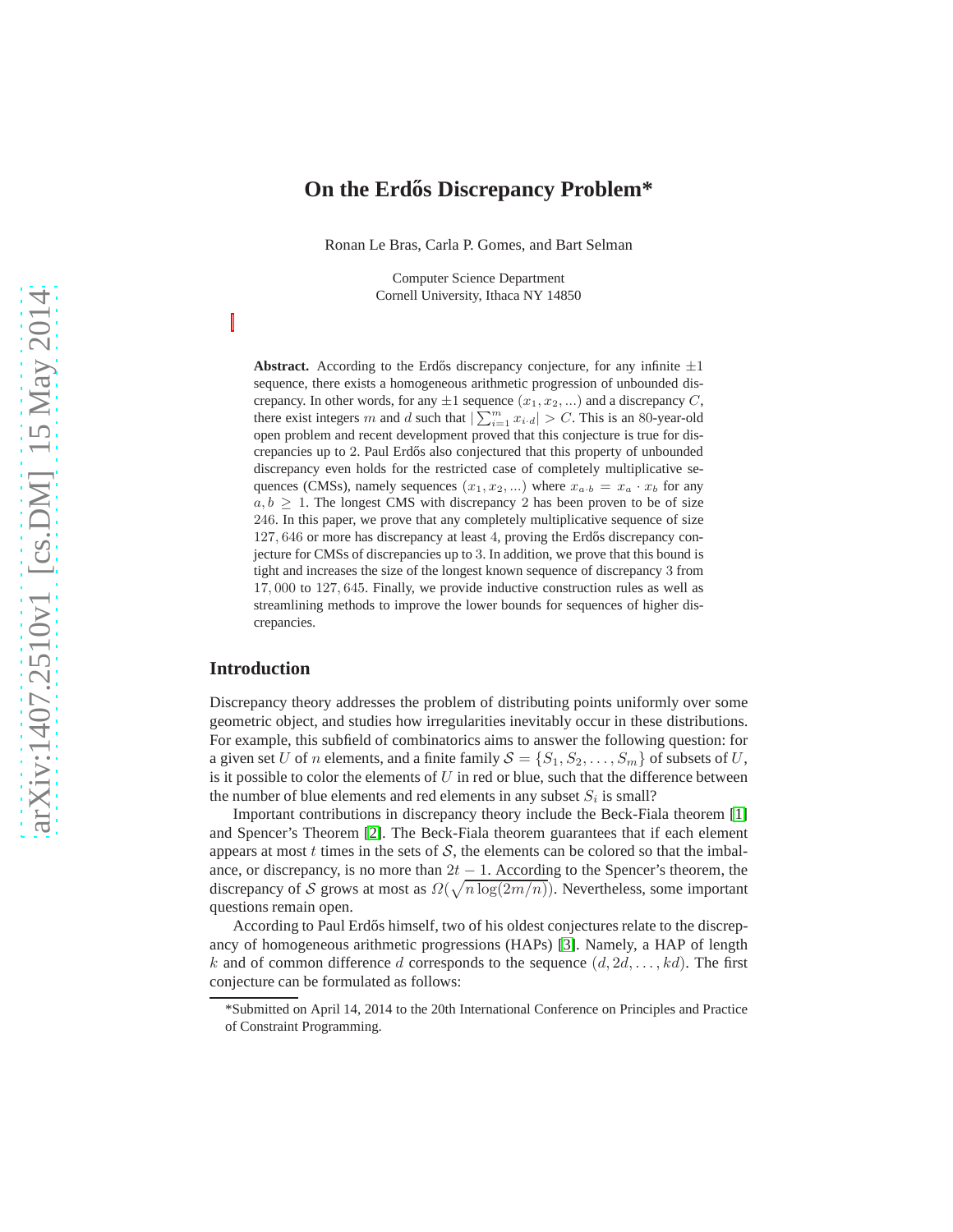*Conjecture 1.* Let  $(x_1, x_2, ...)$  be an arbitrary  $\pm 1$  sequence. The discrepancy of x w.r.t. HAPs must be unbounded, i.e. for any integer  $C$  there is an integer  $m$  and an integer  $d$ such that  $|\sum_{i=1}^m x_{i\cdot d}| > C$ .

This problem has been open for over eighty years, as is the weaker form according to which one can restrict oneself to completely multiplicative functions. Namely, f is a completely multiplicative function if  $f(a \cdot b) = f(a) \cdot f(b)$  for any a, b. The second conjecture translates to:

<span id="page-1-1"></span>*Conjecture 2.* Let  $(x_1, x_2, ...)$  be an arbitrary completely multiplicative  $\pm 1$  sequence. The discrepancy of  $x$  w.r.t. HAPs must be unbounded, i.e. for any integer  $C$  there is a *m* and a *d* such that  $|\sum_{i=1}^{m} x_{i \cdot d}| > C$ .

Hereinafter, when non-ambiguous, we refer to the discrepancy of a sequence as its discrepancy with respect to homogeneous arithmetic progressions. Formally, we denote  $disc(x) = max_{m,d} \left[\sum_{i=1}^{m} x_{i \cdot d}\right]$ . We denote  $\mathcal{E}_1(C)$  the length for which any sequence has discrepancy at least  $C + 1$ , or equivalently, one plus the maximum length of a sequence of discrepancy C. Similarly, we define  $\mathcal{E}_2(C)$  the length for which any *completely multiplicative* sequence has discrepancy at least  $C + 1$  $C + 1$ .<sup>1</sup>

A proof or disproof of these conjectures would constitute a major advancement in combinatorial number theory [\[4\]](#page-7-3). To date, both conjectures have been proven to hold for the case  $C \leq 2$ . The values of  $\mathcal{E}_1(1), \mathcal{E}_2(1)$ , and  $\mathcal{E}_2(2)$  have been long proven to be 12, 10, and 247 respectively, while recent development proved  $\mathcal{E}_1(2) = 1161$  [\[5\]](#page-7-4). Konev and Lisitsa [\[5\]](#page-7-4) also provide a new lower bound for  $\mathcal{E}_1(3)$ . After 3 days of computation, a SAT solver was able to find a satisfying assignment for a sequence of length 13, 000. Yet, it would fail to find a solution of size 14, 000 in over 2 weeks of computation. They also report a solution of length 17, 000, the longest known sequence of discrepancy 3. In this paper, we substantially increase the size of the longest sequence of discrepancy 3, from 17,000 to 127, 645. In addition, we claim that  $\mathcal{E}_2(3) = 127,646$ , making this bound tight, as Plingeling was able to prove unsat and Lingeling generated an UNSAT proof in DRUP format [\[6\]](#page-7-5).

This paper is organized as follows. The next section formally defines the Erdos discrepancy problems (for the general case and the multiplicative case) and presents SAT encodings for both problems. We then investigate streamlined search techniques to boost the search for lower bounds of these two problems, and to characterize additional structures that appear in a subset of the solutions. Furthermore, in a subsequent section, we provide construction rules that are based on these streamliners and allow to generate larger sequences of limited discrepancy from smaller ones. The last section presents the results of these approaches.

## **Problem Formulation**

In this section, we first formally define the two conjectures as decision problems and then propose encodings for these problems.

<span id="page-1-0"></span><sup>&</sup>lt;sup>1</sup> Note that, if Conjecture [1](#page-0-0) (resp. Conjecture [2\)](#page-1-1) were to be rejected,  $\mathcal{E}_1(C)$  (resp.  $\mathcal{E}_2(C)$ ) would correspond to infinity.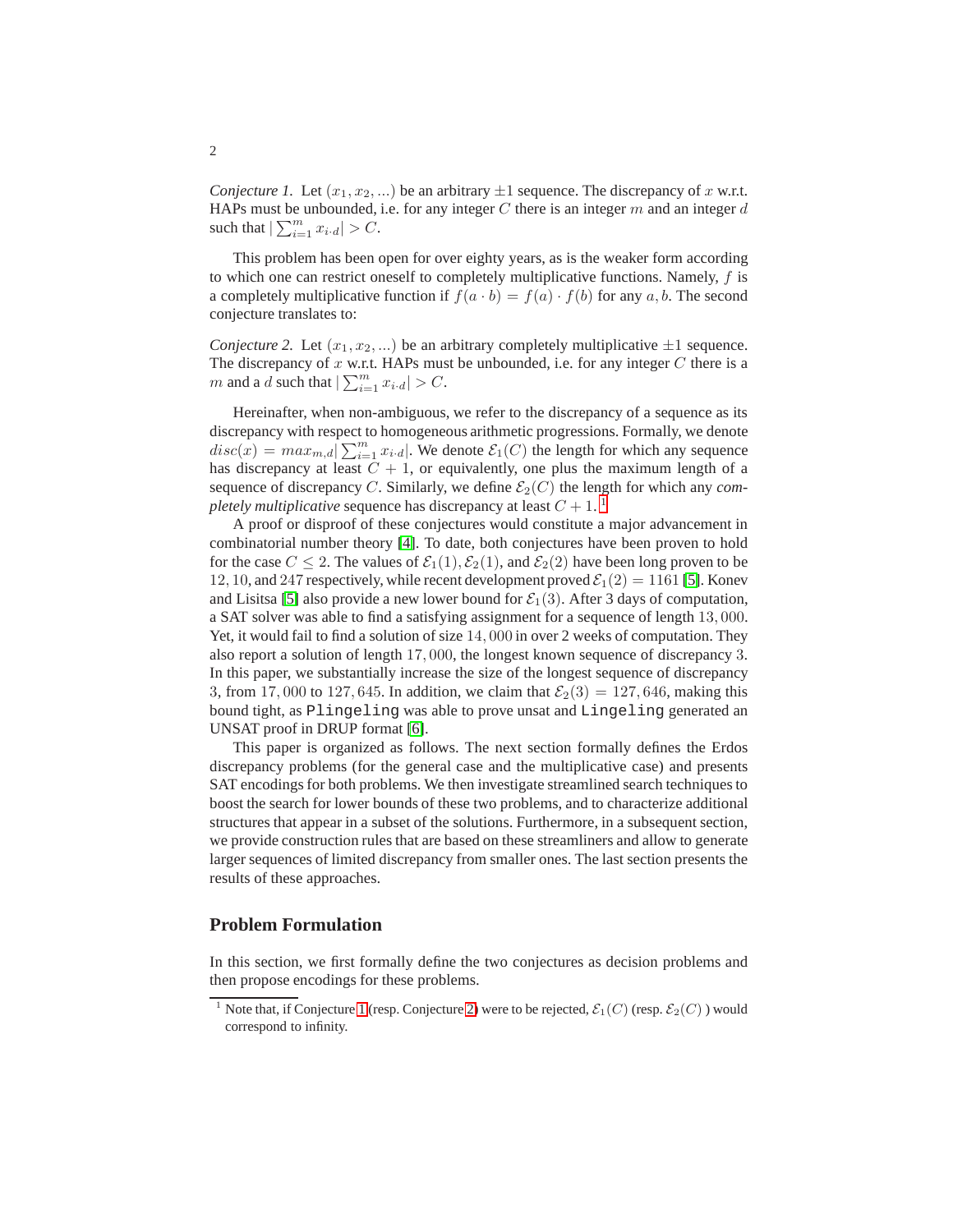**Definition 1 (EDP<sub>1</sub>).** Given two integers n and C, does there exist a  $\pm 1$  sequence  $(x_1, \ldots, x_n)$  *such that*  $\left| \sum_{i=1}^m x_{i \cdot d} \right| \leq C$  *for any*  $1 \leq d \leq n, m \leq n/d$ *.* 

Konev and Lisitsa [\[5\]](#page-7-4) provide a SAT encoding for this problem that uses an automaton accepting any sub-sequence of discrepancy exceeding  $C$ . A state  $s_i$  of the automaton corresponds to the sum of the input sequence, while the accepting state  $s_B$  captures whether the sequence has exceeded the discrepancy  $C$ . A proposition  $s_j^{(m,d)}$  is true whenever the automaton is in state  $\sum_{i=1}^{m-1} x_{i \cdot d}$  after reading the sequence  $(x_d, \ldots, x_{(m-1)d})$ . Let  $p_i$  be the proposition corresponding to  $x_i = +1$ . A proposition that tracks the state of the automaton for an input sequence  $(x_d, x_{2d}, \ldots, x_{\lfloor n/d\rfloor d})$  can be formulated as:

$$
\phi(n, C, d) = s_0^{(1,d)} \bigwedge_{m=1}^{n/d} \Big( \bigwedge_{-C \le j < C} (s_j^{(m,d)} \land p_{id} \to s_{j+1}^{(m+1,d)}) \land \bigwedge_{-C < j \le C} (s_j^{(m,d)} \land \overline{p_{id}} \to s_{j+1}^{(m+1,d)}) \land \bigwedge_{-C < j \le C} (s_C^{(m,d)} \land p_{id} \to s_B) \land \bigwedge_{\begin{cases} (m,d) \land \overline{p_{id}} \to s_B \end{cases}} (1)
$$

In addition, we need to encode that the automaton is in exactly one state at any point in time. Formally, we define this proposition as:

$$
\chi(n, C) = \bigwedge_{1 \le d \le n/C, 1 \le m \le n/d} \bigg( \bigvee_{-C \le j \le C} s_j^{(i, d)} \wedge \bigwedge_{-C \le j_1, j_2 \le C} (\overline{s}_{j_1}^{(i, d)} \vee \overline{s}_{j_2}^{(i, d)}) \bigg) \tag{2}
$$

Finally, we can encode the Erdős Discrepancy Problem as follows:

$$
\mathbf{EDP}_1(n, C) : \overline{s}_B \wedge \chi(n, C) \wedge \bigwedge_{d=1}^n \phi(n, C, d)
$$
 (3)

Furthermore, as the authors of [\[5\]](#page-7-4), the actual states  $s_j^{(m,d)}$  of the automaton do not require  $2C + 1$  binary variables to represent the  $2C + 1$  values of the states. Instead, one can modify this formulation and use  $\lceil log_2(2C + 1) \rceil$  binary variables to encode the automaton states.

For the completely multiplicative case, we introduce additional constraints to capture the multiplicative property of any element of the sequence, i.e.  $x_{id} = x_i x_d$  for any  $1 \leq d \leq n, 1 \leq i \leq n/d$ . With respect to the boolean variables  $p_i$ ,  $p_d$  and  $p_{id}$ , such a constraint acts as XNOR gate of input  $p_i$  and  $p_d$  and of output  $p_{id}$ . Formally, we denote this proposition  $\mathcal{M}(i, d)$  and define:

$$
\mathcal{M}(i,d) = (p_i \lor p_d \lor p_{id}) \land (\overline{p_i} \lor \overline{p_d} \lor p_{id}) \land (p_i \lor \overline{p_d} \lor \overline{p_{id}}) \land (\overline{p_i} \lor p_d \lor \overline{p_{id}}) \tag{4}
$$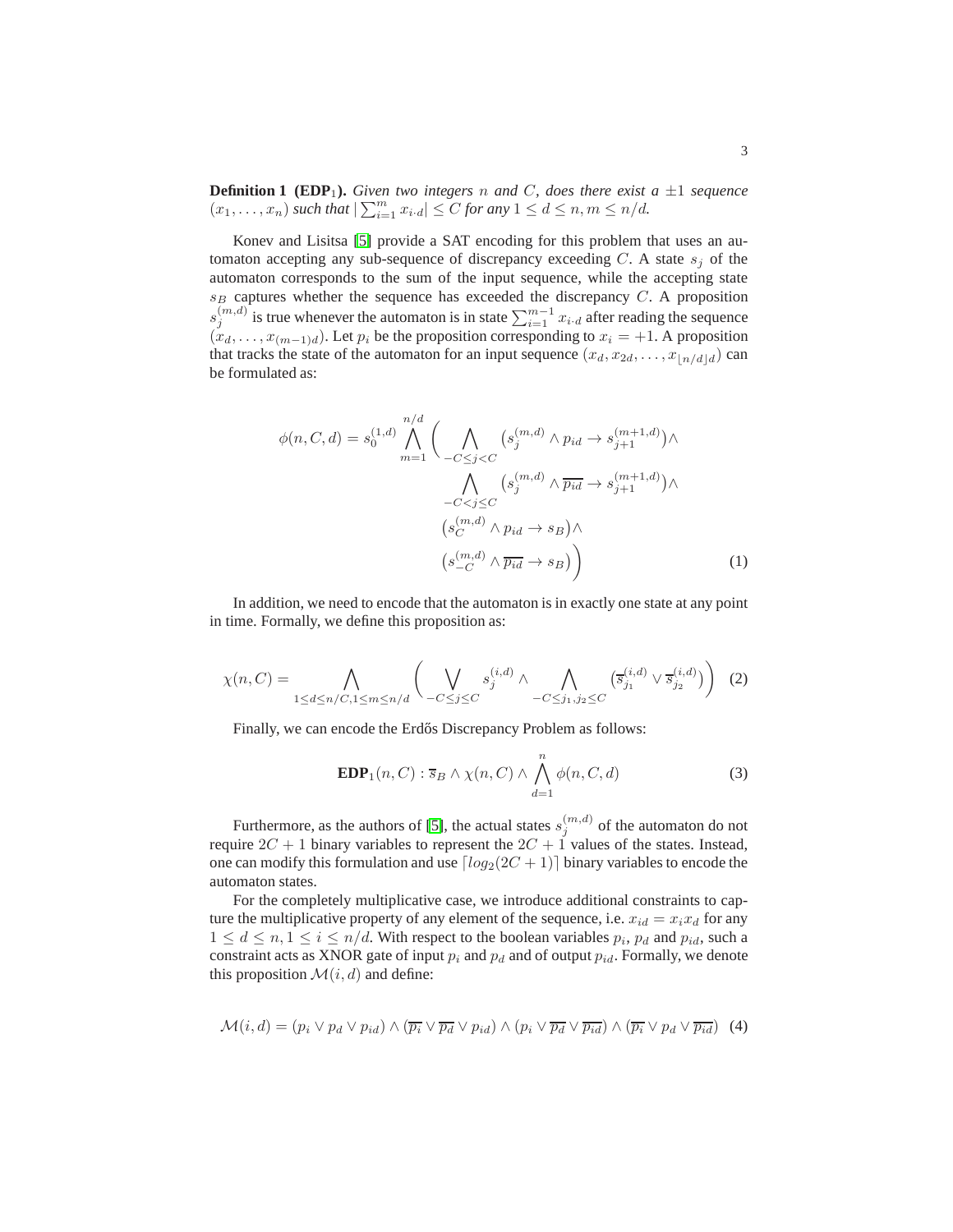Importantly, for completely multiplicative sequences, the discrepancy of the subsequence  $(x_d, ..., x_{md})$  of length m and common difference d will be the same as the discrepancy of the subsequence  $(x_1, ..., x_m)$ . Indeed, we have  $|\sum_{i=1}^m x_{i \cdot d}| =$  $|\sum_{i=1}^m x_i x_i| = |x_d| \cdot |\sum_{i=1}^m x_i| = |\sum_{i=1}^m x_i|$ . Therefore, one needs only check that the partial sums  $\sum_{i=1}^{m} x_i, 1 \leq m \leq n$  never exceed C nor go below  $-C$ . Furthermore, note that a completely multiplicative sequence is entirely characterized by the values it takes at prime positions, i.e.  $\{x_n | p$  is prime}. In addition, if there exists a completely multiplicative sequence sequence  $(x_1, ..., x_{p-1})$  of discrepancy C with p prime, then the sequence  $(x_1, ..., x_{p-1}, (-1)^{1 \sum_{i=1}^{m} x_i \ge 0})$  will also be a CMS of discrepancy C. As a result,  $\mathcal{E}^2(C)$  cannot be a prime number.

Overall, for the completely multiplicative case, we obtain:

$$
\mathbf{EDP}^2(n, C) : \overline{s}_B \wedge \chi(n, C) \wedge \phi(n, C, 1) \bigwedge_{1 \le d \le n, 1 \le i \le n/d} \mathcal{M}(i, d) \tag{5}
$$

## **Streamlined Search**

The encoding of  $EDP_1$  given in the previous section has successfully led to prove a tight bound for the case  $C = 2$  [\[5\]](#page-7-4). On an Intel Core i5-2500K CPU, it takes about 800 seconds for Plingeling  $[7]$  to find a satisfying assignment for  $EDP<sub>1</sub>(1160, 2)$  and less than 6 hours for Glucose [\[8\]](#page-7-7) to generate a proof of  $\mathcal{E}_1(2) = 1, 161$ . Nevertheless, for the case  $C = 3$ , it requires more than 3 days of computation for Plingeling to find a sequence of size  $n = 13,000$ , and fails to find a sequence of size 14,000 in over two weeks of computation.

In this section, in order to improve this lower bound and acquire a better understanding of the solution space, we explore streamlining techniques that identifies additional structure occurring in a subset of the solutions. Among the solutions of a combinatorial problem, there might be solutions that possess regularities beyond the structure of the combinatorial problem itself. Streamlining [\[9\]](#page-7-8) is an effective combinatorial search strategy that exploits these additional regularities. By intentionally imposing additional structure to a combinatorial problem, it focuses the search on a highly structured subspace and triggers increased constraint reasoning and propagation. This search technique is sometimes referred to as "tunneling" [\[10\]](#page-7-9). In other words, a streamlined search consists in adding specific desired or observed regularities, such as a partial pattern that appears in a solution, to the combinatorial solver. These additional regularities boost the solver that may find more effectively larger solutions that contain these regularities. If no solution is found, the observed regularities were likely accidental. Otherwise, one can analyze these new solutions and suggests new regularities. This methodology has been successfully applied to find efficient constructions for different combinatorial objects, such as spatially-balanced Latin squares [\[11\]](#page-7-10), or graceful double-wheel graphs [\[12\]](#page-7-11).

When analyzing solutions of  $EDP_1(n, 2)$  for  $n \in [1, 1160]$ , there is a feature that visually stands out of the solutions. When looking at a solution as a  $2D$ -matrix with entries in {−, +} and changing the dimensions of the matrix, there seems to be clear preferred matrix dimensions (say  $m$ -by- $p$ ) such that the  $m$  rows are mostly identical for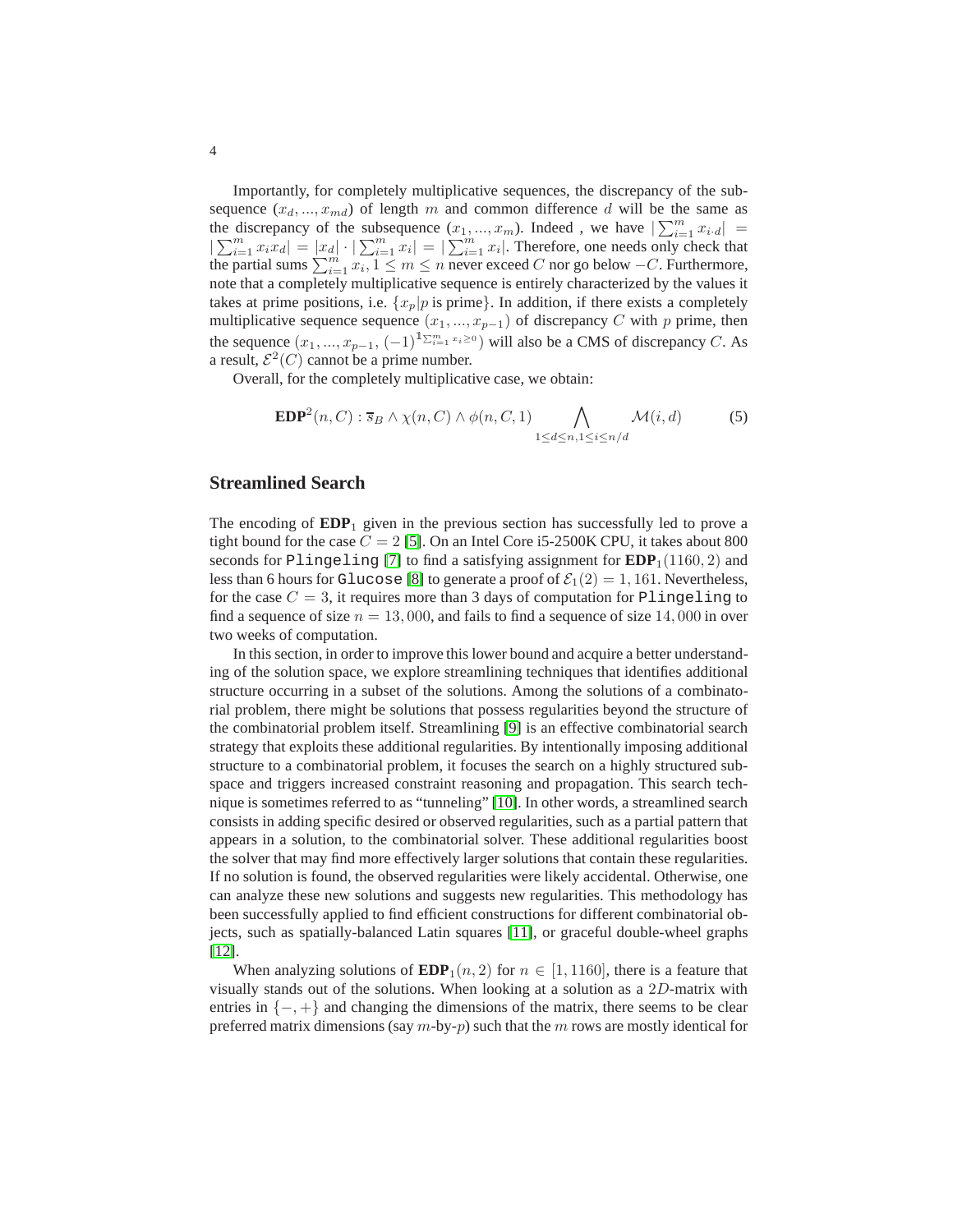the columns 1 to  $p-1$ , suggesting that  $x_i = x_{i \bmod p}$  for  $1 \le i \le p-1$ . We denote  $period(x, p, t)$  the streamliner that enforces this observation and define:

$$
period(x, p, t) : x_i = x_{i \bmod p} \,\forall 1 \le i \le t, i \not\equiv 0 \bmod p \tag{6}
$$

First, while this observation by itself did not allow to improve the current best lower bound for  $\mathcal{E}_1(3)$ , it led to the formulation of the construction of the next section. Second, it also led to the re-discovery of the so-called 'improved Walters sequence' [\[13\]](#page-7-12), defined as follows:

$$
\mu_3(i) = \begin{cases}\n+1, & \text{if } i \text{ is } 1 \text{ mod } 3 \\
-1, & \text{if } i \text{ is } 2 \text{ mod } 3 \\
-\mu_3(i/3), & \text{otherwise.} \n\end{cases}
$$
\n(7)

In the following, we denote  $walters(x, w)$  the streamliner imposing that the first w elements of a sequence  $x$  follow the improved Walters sequence, i.e.:

$$
walters(x, w) : x_i = \mu_3(i) \,\forall 1 \le i \le w \tag{8}
$$

One can easily see that the improved Walters sequence is a special case of the periodic sequence defined previously. Namely, for any sequence x where  $walters(x, w)$ holds true, then we have  $period(x, 9, w)$ .

Finally, another striking feature of the solutions of  $EDP_1(n, 2)$  is that they tend to follow a multiplicative sequence. Interesting, **EDP**<sup>2</sup> restricts **EDP**<sup>1</sup> to the special case of multiplicative functions and we observe for the case  $C = 2$  that this restriction substantially impacts the value of the best bound possible (i.e.  $\mathcal{E}_1(2) = 1,161$  whereas  $\mathcal{E}_2(2) = 247$ ). Nevertheless, the solutions of  $\mathbf{EDP}_1(n, 2)$  exhibit a partial multiplicative property and we define:

$$
mult(x, m, l) : x_{i \cdot d} = x_{i} x_{d} \ \forall 2 \leq d \leq m, 1 \leq i \leq n/d, i \leq l \tag{9}
$$

In the experimental section, we show the speed-ups that are triggered using these streamliners, and how the best lower bound for  $EDP_1(n, 2)$  gets greatly improved.

## **Construction Rule**

In this section, we show how we used insights from the  $period(x, p, t)$  streamliner in order to generate an inductive construction rule for sequences of discrepancy C from sequences of lower discrepancy.

Consider a sequence  $x$  that is periodic of period  $p$ , as defined in the previous section, i.e.  $period(x, p, |x|)$  holds true, and is of length  $n = p * k$ . Then, the sequence x can be written as:

<span id="page-4-0"></span>
$$
x = (y_1, y_2, \dots, y_{p-2}, y_{p-1}, z_1 \ny_1, y_2, \dots, y_{p-2}, y_{p-1}, z_2 \n\vdots \ny_1, y_2, \dots, y_{p-2}, y_{p-1}, z_k
$$
\n(10)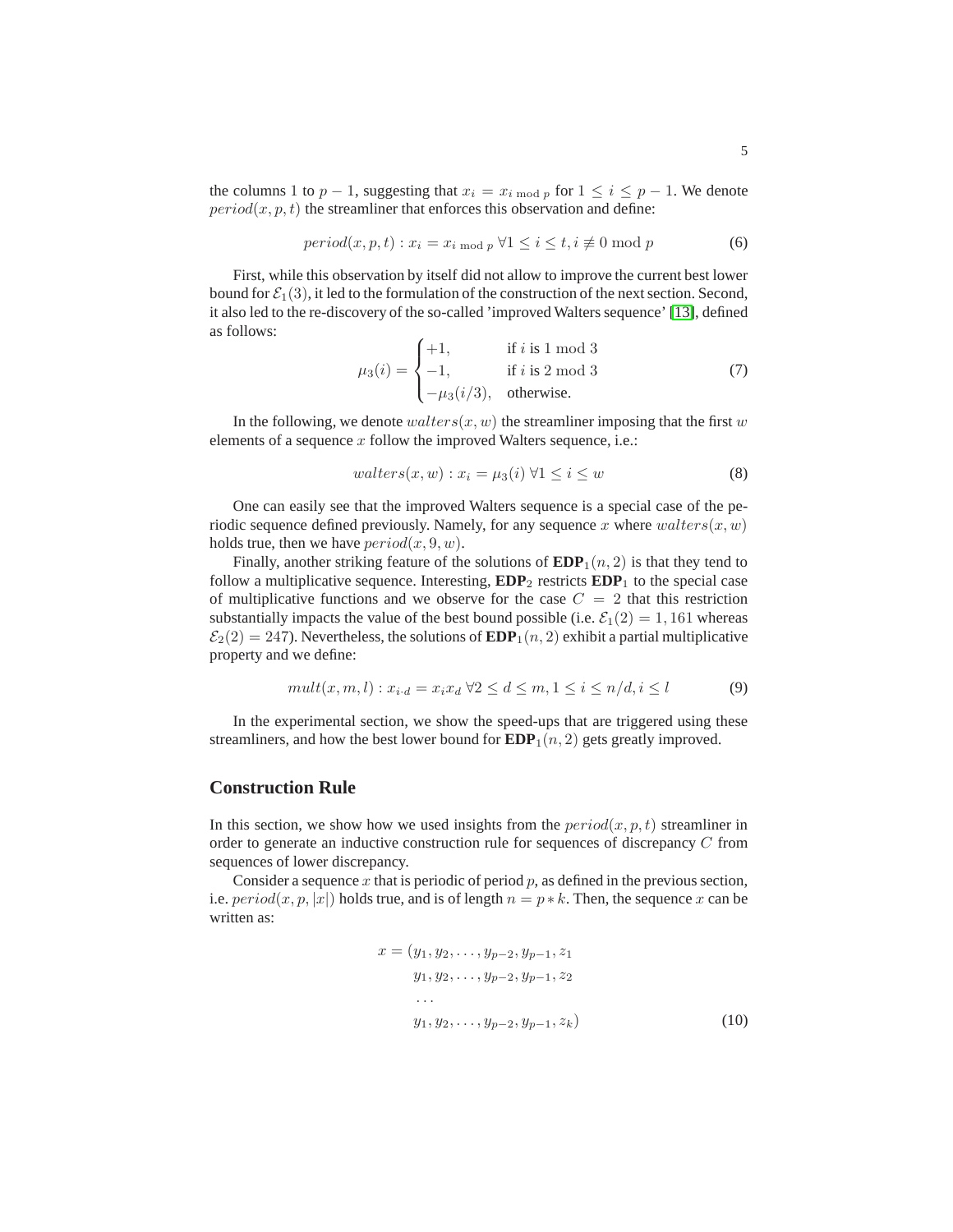Let C be the discrepancy of  $z = (z_1, z_2, ..., z_k)$  and C' the discrepancy of  $(y_1, ..., y_{p-1})$ . Given that  $\sum_{i=1}^{m} x_{ip} = \sum_{i=1}^{m} z_i$  for any  $1 \le m \le k$ , we have  $disc(x) \ge C$ . Note that if x was completely multiplicative, then it would hold  $disc(x) = C$ . We study the general case where  $x$  is not necessarily multiplicative, and investigate the conditions under which  $disc(x)$  is guaranteed to be less or equal to  $C + C'$ .

For a given common difference  $d$  and length  $m$ , we consider the subsequence  $(x_d, x_{2d}, ..., x_{md})$ . Let  $q = \frac{p}{gcd(d,p)}$ . Given the definition [10](#page-4-0) of x, the subsequence  $(x_d, x_{2d}, ..., x_{md})$  corresponds to:

$$
(yd mod p, y2d mod p, ..., y(q-1)d mod p, zq, (11)
$$

$$
y_d \bmod p, y_{2d} \bmod p, \dots, y_{(q-1)d} \bmod p, z_{2q}, \tag{12}
$$

$$
y_{d \bmod p}, \ldots) \tag{13}
$$

Note that if p divides d or d divides p, this subsequence becomes  $(z_q, z_{2q}, ..., z_{qm})$ and is of discrepancy at most  $C$ . As a result, a sufficient condition for  $x$  to be of discrepancy at most  $C + C'$  is to have  $y_{d \bmod p}$ ,  $y_{2d \bmod p}$ , ...,  $y_{(q-1)d \bmod p}$  of discrepancy  $C'$  and summing to 0. We say that such a sequence has a discrepancy modp of  $C'$ . Formally, we define the problem of finding such sequences as follows:

**Definition 2** (Discrepancy mod p). Given two integers p and  $C'$ , does there exist a  $\pm 1$ *sequence*  $(y_1, \ldots, y_{p-1})$  *such that:* 

<span id="page-5-0"></span>
$$
|\sum_{i=1}^{m} y_{i \cdot d \bmod p}| \le C', \ \forall 1 \le d \le n, m < \frac{p}{gcd(d, p)}
$$
(14)

$$
\sum_{i=1}^p y_{i \cdot d \bmod p} = 0, \ \forall 1 \le d \le n \tag{15}
$$

Notice that, given the equation [15,](#page-5-0) p should be odd for such a sequence to exist.

We encode this problem as a Constraint Satisfaction Problem (CSP) in a natural way from the problem definition. We provide the experimental results in the next section.

## **Results**

All experiments were run on a Linux (version 2.6.18) cluster where each node has an Intel Xeon Processor X5670, with dual-CPU, hex-core @2.93GHz, 12M Cache, 48GB RAM. Unless otherwise noted, the results were obtained using the parallel SAT solver Plingeling, version ats1 for the SAT encodings, and using IBM ILOG CPLEX CP Optimizer, release 12.5.1 for the CP encodings.

First, we evaluate the proposed streamliners for the two problems. Table [1](#page-6-0) reports the length of the sequences that were successfully generated, as well as the computation time. The first clear observation is that, for  $EDP_1$ , the streamlined search based on the partial multiplicative property significantly boosts the search and allows to generate solutions that appear to be out of reach of the standard search approach. For example, while it takes about 10 days to find a solution of length 13, 900 without streamliners, the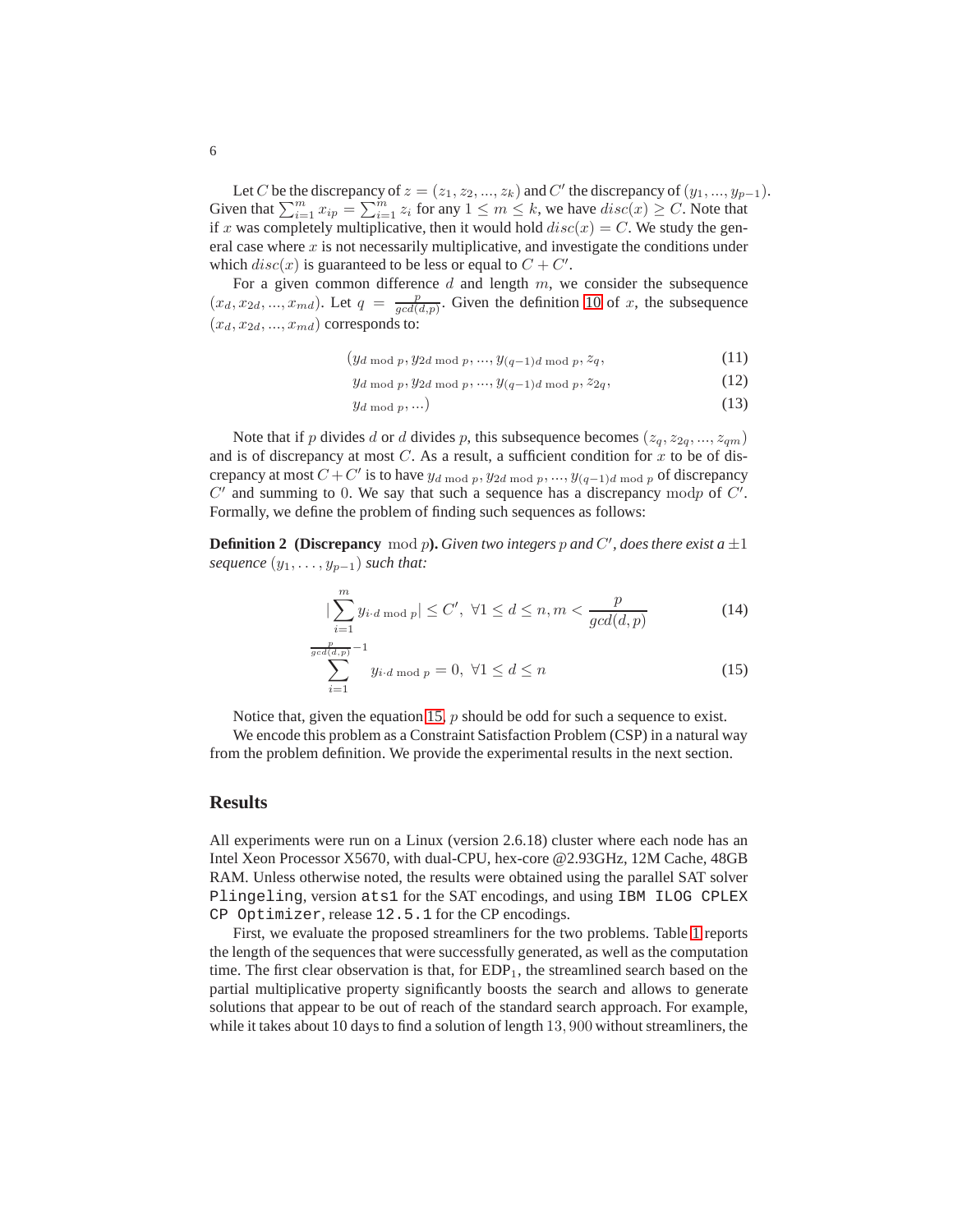streamlined search generates a substantially-large satisfying assignment of size 31, 500 in about 15 hours. Next, we study streamliners that were used for  $EDP_2$ , i.e. partially imposing the walters sequence. The results clearly show the speed up triggered by the combination of the new encoding for EDP<sup>2</sup> with the *walters* streamliners. Interestingly, the longest *walters* sequence of discrepancy 3 is of size 819. Nevertheless, one can successfully impose the first 800 elements of the walters sequence and still expand it to a sequence of length 108, 000. Furthermore, when imposing walters(730), it takes less than 1 hour and an half to find a satisfying assignment for a sequence of size 127, 645. Moreover, without additional streamliners, it takes about 60 hours to prove unsat for the case 127, 646 and allows us to claim that this bound is tight. Nevertheless, the solver generates a DRUP proof of size 335GB, which lies beyond the reach of traditional checkers [\[6\]](#page-7-5).

<span id="page-6-0"></span>

| Encoding         | <i><u><b>Streamliners</b></u></i> |         | Size of sequence Runtime (in sec) |
|------------------|-----------------------------------|---------|-----------------------------------|
| EDP <sub>1</sub> |                                   | 13,000  | 286,247                           |
|                  |                                   | 13,500  | 560,663                           |
|                  |                                   | 13,900  | 770,122                           |
|                  | mult(120,2000)                    | 15,600  | 4,535                             |
|                  | mult(150,2000)                    | 18,800  | 8,744                             |
|                  | mult(200,1000)                    | 23,900  | 12,608                            |
|                  | mult(700,10000)                   | 27,000  | 45,773                            |
|                  | mult(700,20000)                   | 31,500  | 51,144                            |
| EDP <sub>2</sub> | walters(800)                      | 81,000  | 1,364                             |
|                  | walters $(800)$                   | 108,000 | 4,333                             |
|                  | walters(700)                      | 112,000 | 5,459                             |
|                  | walters(730)                      | 127.645 | 4.501                             |

Table 1: Solution runtimes of searches with and without streamliners. The streamlined search leads to new lower bounds for the 2 EDP problems.

In terms of the inductive construction described in the previous section, we can generate sequences whose discrepancy modp is 1, for p in  $1, 3, 5, 7$ , and 9, while it also generates sequences of discrepancy modp equal to 2 for p in 11, 13, 15, 17, 25, 27, 45, and 81. Overall, this proves that one can take any sequence x of length |x| and discrepancy C and generate one of length  $9|x|$  and of discrepancy  $C + 1$ , or of length  $81|x|$  and of discrepancy  $C + 2$ . As a result, this provides a new bound for the case of discrepancy 4, and proves  $\mathcal{E}_1(4) > 9 * 127645 = 1,148,805$ . Interestingly, such a long sequence suggests that the proof of the Erdos conjecture for  $C > 3$  may require additional insights and analytical proof, beyond the approach proposed in this work.

## **Conclusions**

In this paper, we address the Erdos discrepancy problem for general sequences as well as for completely multiplicative sequences. We adapt a SAT encoding previously pro